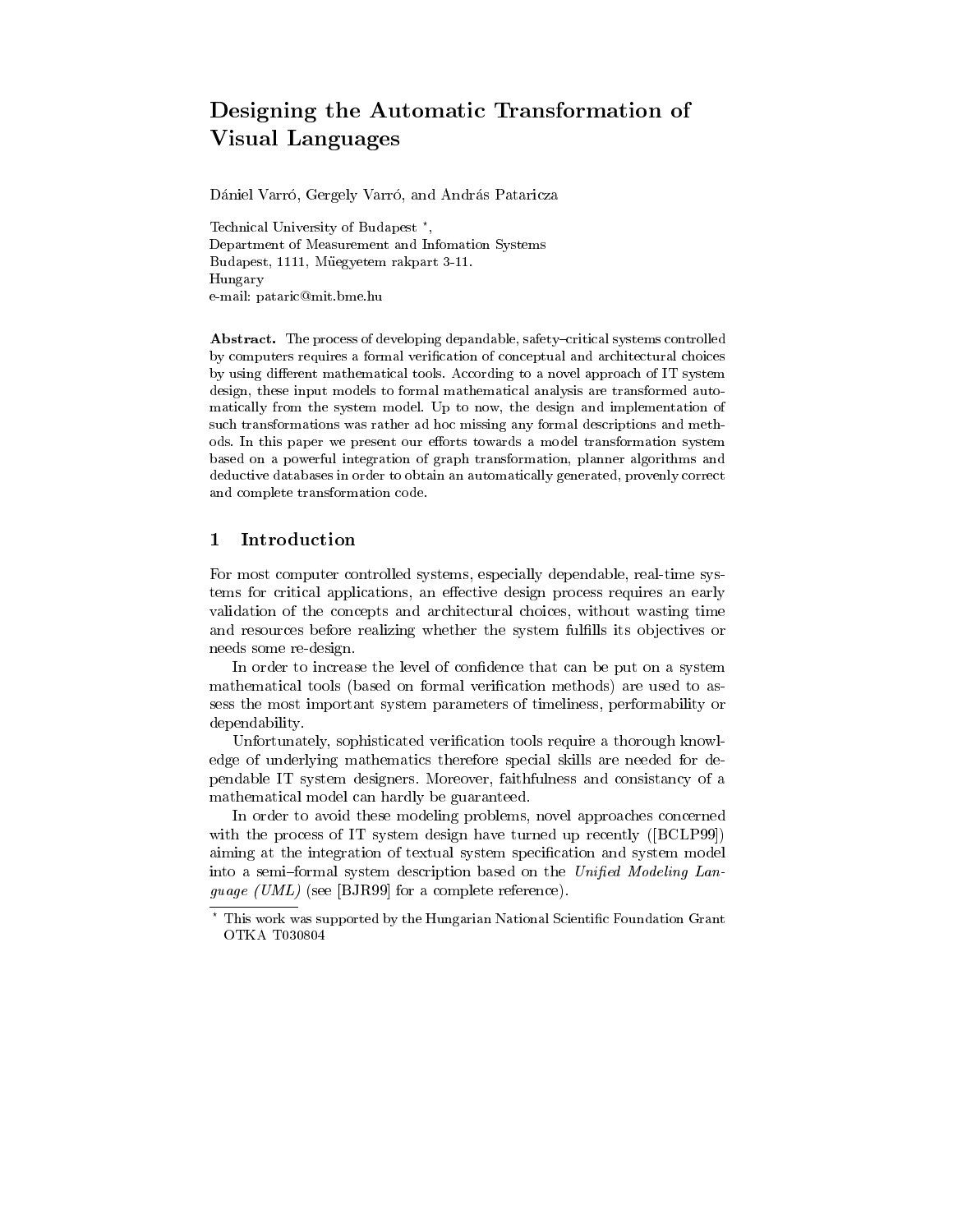The UML models of specic CASE tools (such as of Rational Rose and Innovator) are transformed into a central repository (which is a standard commercial database) for obtaining an open tool-independent architecture.

The mathematical models are planned to be automatically derived from the UML-based system model, moreover, the results of the mathematical analysis are also automatically back-annotated, therefore the problems (e.g. a deadlock) turned up in the mathematical model can straightly be observed in the system model.

The validation of designs described using UML is the main ob jective of the European ESPRIT project HIDE (High-level Integrated Design Environment for Dependability)[BCLP99] with the participation of the DMIS at TUB, Pisa Dependable Computing Center, University of Erlangen and two UML tool provider enterprises.

The purpose of HIDE is to allow the designer to use UML as a front-end for the specification of both the system and the user requirements, and to bridge the gap between a practice-oriented CASE methodology and sophisticated mathematical tools.

The step when the input language of a mathematical tool is generated from the UML model repository is called mathematical model transformation. Several semi-formal transformation algorithms have already been designed and implemented for e.g formal verification of functional properties [LMM99] and quantitative analysis of dependability attributes [BMM98] [CHK99].

Unfortunately, the conventional way (i.e. experiences in the experimental implementation process) of model transformation raised several problems due to the openness of the HIDE architecture. (Openness means that the mathematical models of different verification tools can be generated from the central system model.)

- { No unique and formal description of transformation algorithms existed therefore their implementation was hand{written and rather ad hoc (inconvenient for implementing complex transformations).
- $-$  As these scripts were usually written in PL/SQL their formal verification (aiming to prove correctness and completeness) is almost impossible, hence their quality is a bottleneck of the entire architectural approach.
- { However, the transformation algorithms have similar underlying algorithmical skeletons, each model has to be verified individually.

## 2 Research Objectives

The aim of the current research is to provide <sup>a</sup> framework for the process of designing general mathematical model transformations and to introduce anovel approach of a translation system, which supports the automated generation of the transformation code of a proven quality.

Such an automated transformation has to fulfil at least the following requirements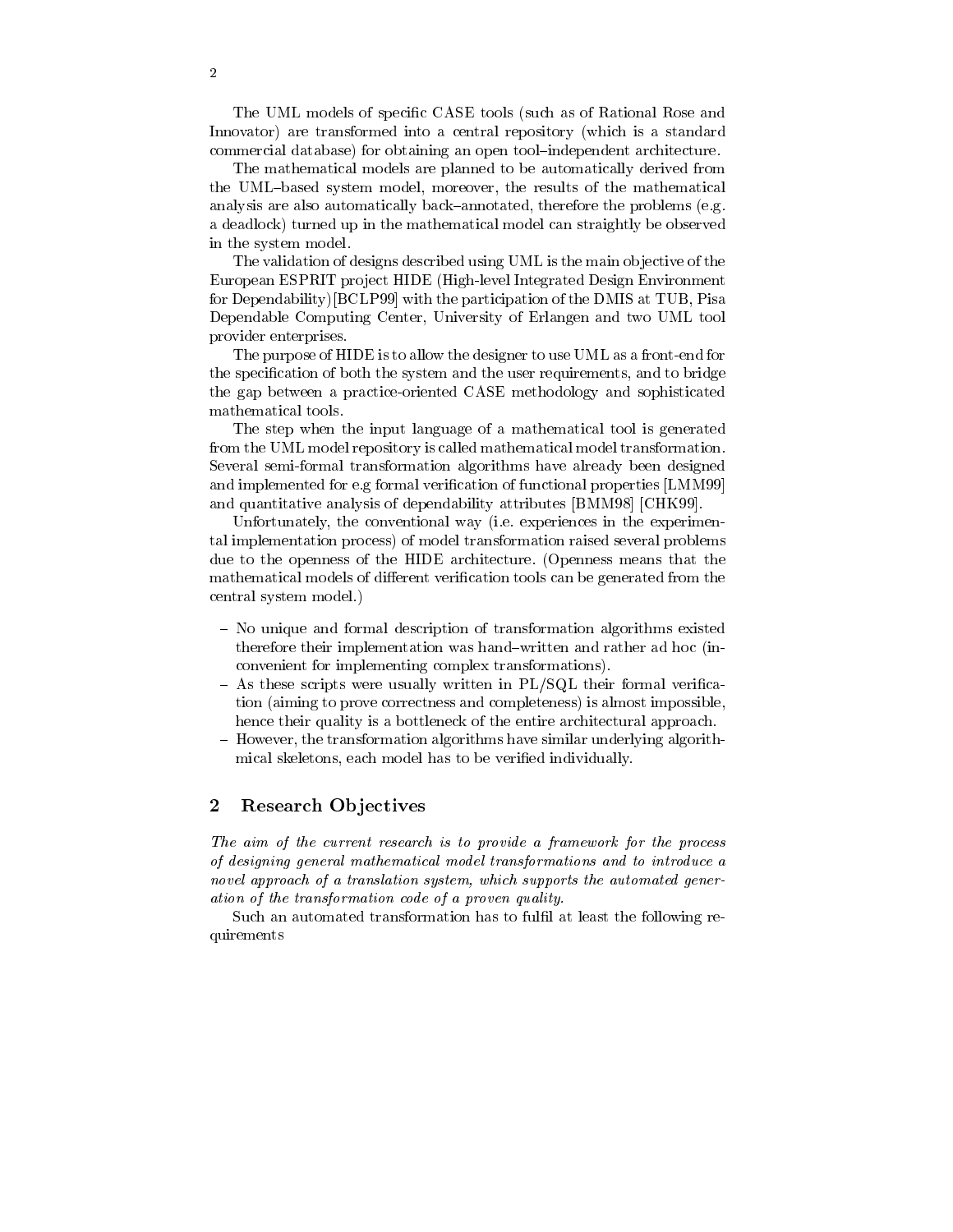- The description of the problem has to be simultaneously natural and mathematically precise;
- On the other hand, this description has to be highly independent from the target mathematical tools.

Overviewing the previous results in the literature the **visual languages** and graph transformation assured the best fit to the purpose of translation rule description (TRD) (Sec. 3.1), as on one hand they preserve the visual information stored in CASE models and on the other they fit well to typical mathematical paradigms.

After a user has specified his set of rules in the TRD typically two main questions arise.

- { correctness problem: Whether this set of rules is correct in the sense that it does not contain contradictions or ambiguous operations.
- { completeness problem Whether this set of rules is complete, i.e., each situation allowed in the source (input) language is covered by a corresponding rule.

As a novel idea, planner algorithms (introduced in Sec. 3.2) are used as a core to prove correctness and completeness of a transformation therefore there is an extensive increase in its reliability as only the design of elementary rules needs intuition and the deep relationship between them is automatically generated. Planner algorithms are well-known to articial intelligence experts and used for designing sequences of complex operations,

Mathematical transformations necessitate (as the entire transformation is rule-driven) complex search operations. In order to avoid a reduction in efficiency in contrast with hand-written (therefore nearly optimal  $SQL$ ) codes, intelligent and effective search algorithms are needed. As a practical solution, we carried out a **deductive database** (Sec. 3.3) placed above traditional relational databases.

Figure 1 shows the proposed architectural framework of HIDE.

In the following section, the main features of our general purpose transformation system will be introduced.

# 3 A Model Transformation System

Our desired model transformation system has to support at least the following features:

- Description of input and output (source and target) models;
- $-$  Translation rule description (TRD);
- An engine for proving correctness and completeness of TRDs;
- $-$  A database for storing both the models and the rules;
- $-$  A transformation engine built upon this database providing automatically generated transformation code;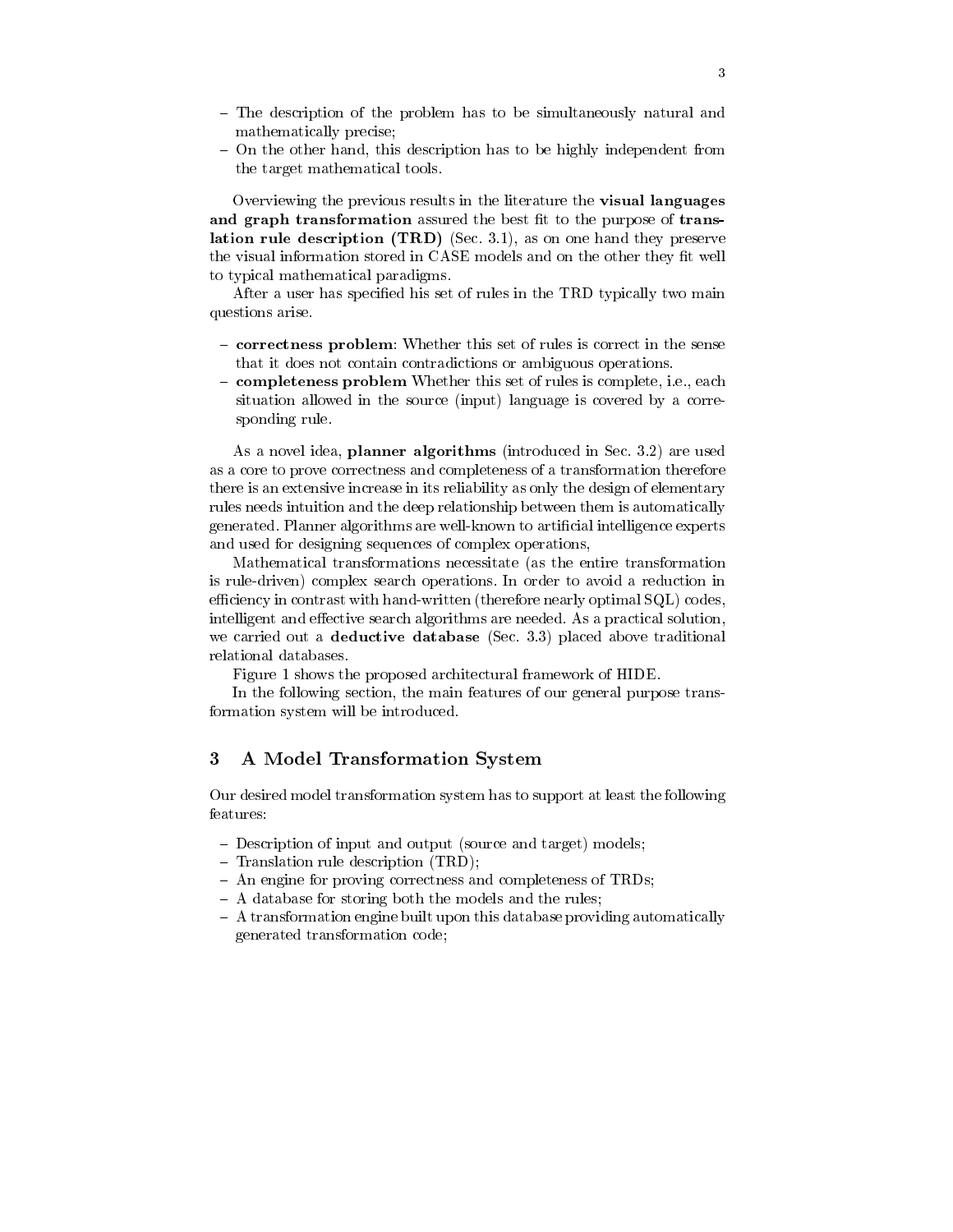

Fig. 1. Proposed architectural framework of the HIDE environment

- An efficient back-annotation of mathematical analysis results to the system model.

In the following sections we investigate how these requirements can be fulfilled with the help of well-known approaches of computer science.

#### 3.1 3.1 Visual Languages in Model Transformation

The system model in our field is based on object-oriented UML diagrams such as Class Diagrams or Statecharts. These diagrams provide in the form of graphical ob jects and diagrammatic techniques a uniform way for system engineers to describe their ideas. The use of visual languages and graph transformation for describing the diagrams of object-oriented tools is a favourite candidate as several approaches concerned with related tasks (as e.g. [EEHT97]) already exist in the literature.

On the other hand the tools used for software verication (e.g. SPIN model checker [Hol97] or Petri Nets) also use visual ob jects in their mathematical model therefore the usage of visual languages and graph grammars for the purpose of describing the rules of a model transformation is rather straightforward.

When a visual language is transformed from another visual language this process might be called visual language translation according to the nota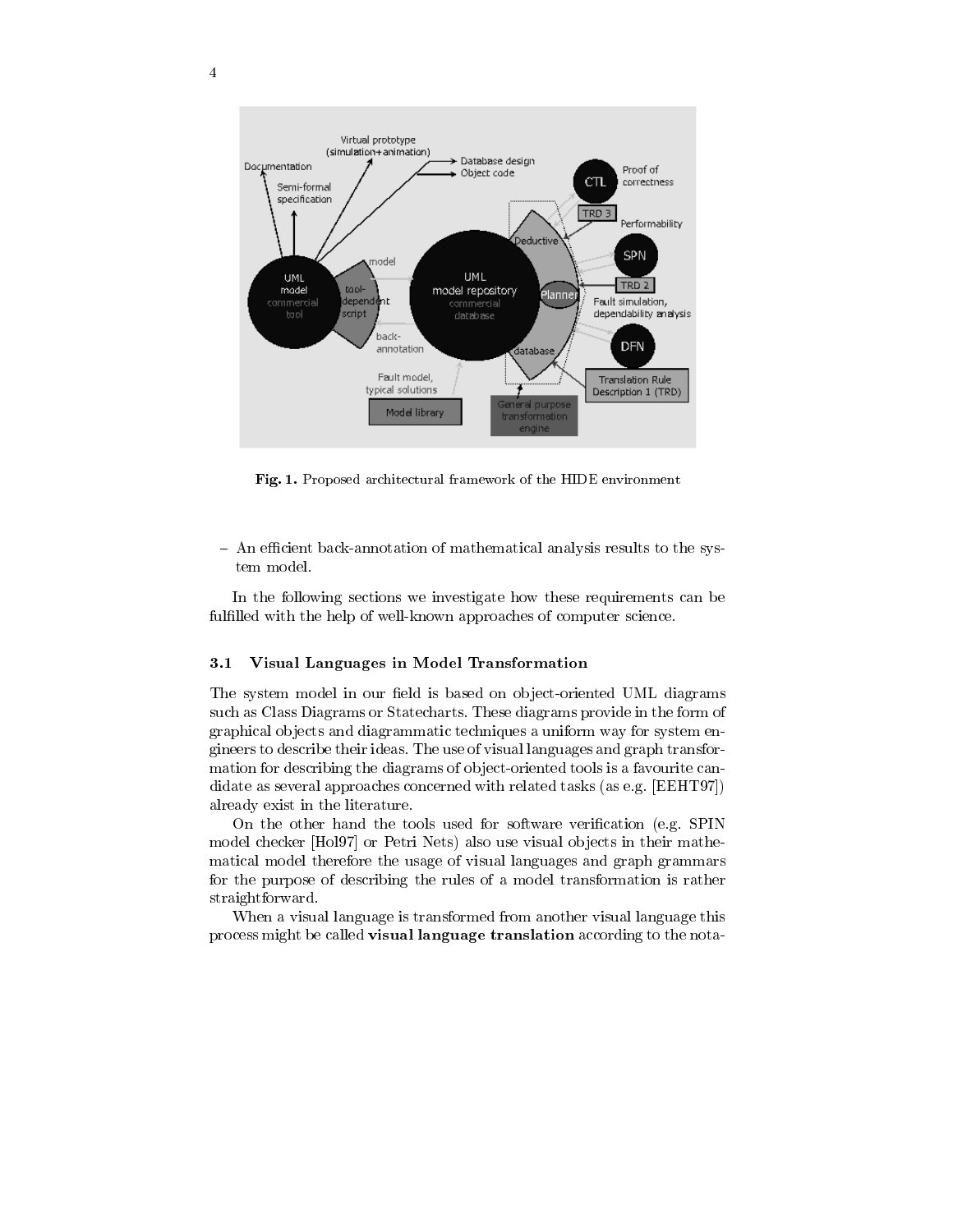tion of mathematical linguistics (moreover to avoid confusion by overloading the word 'transformation').

However, the same notation (graph translators) was used in [Sch94] for describing a translation from syntax diagrams to control flow diagrams by triple graph grammars. In his article Schürr pointed out several advantages of his approach:

- ${\rm -}$  Triple graph grammars (with a correspondence graph in the kernel) allow the same specication for a bidirectional transformation.
- { The traditional common supergraph approach enforces the introduction of embedded superstructures even in the case when the input and output of translation are viewed as separate graphs and where fine-grained correspondences are of no importance afterwards.

Despite these disadvantages a common supergraph structure has been chosen for *translation rule description* as our purpose is quite different since the correspondence between the source and target language is of crucial importance due to the need for an efficient back-annotation of analysis results.

Moreover, the translation is usually tightening in a sense that UML system models usually contain several attributes which are irrelevant for a specific mathematical analysis.

As a conclusion, in our desired model transformation system both the rules constructing the source and target models and the TRDs are wellformed graph grammar rules, however, (as it is mentioned in Sec. 3.3) the process of these rules are quite different from the traditional context-sensitive graph parsing approach ([RS95]).

### 3.2 Planner Algorithms in Model Transformation

Planner algorithms (most important lectures e.g.: [Wel94],[PW92], are complex fund usually metatement provient solving procedures of artificial intelligence subdividing the original problem into smal ler parts before trying to solve them (according to the "divide and conquer" principle). Finally, these partial solutions are merged yielding the solution of the original problem.

The input of these algorithms are expressions describing the initial and goal state (usually first-order logic formulae) while the output is a correct plan, which is a sequence of permitted operations providing a tra jectory from the initial state to the goal state.

The operations are structured as a precondition and an action part, where preconditions describe the (positive or negative) conditions that must stand before performing the specic operation while action part describes the necessary changes to the next state of the world.

One might notice that <sup>a</sup> graph transformation rule can also be regarded as a planner operation where the left hand side (LHS) of a rule is responsible for the preconditions and the right hand side (RHS) (or rather the difference set of LHS and RHS) describes the next state.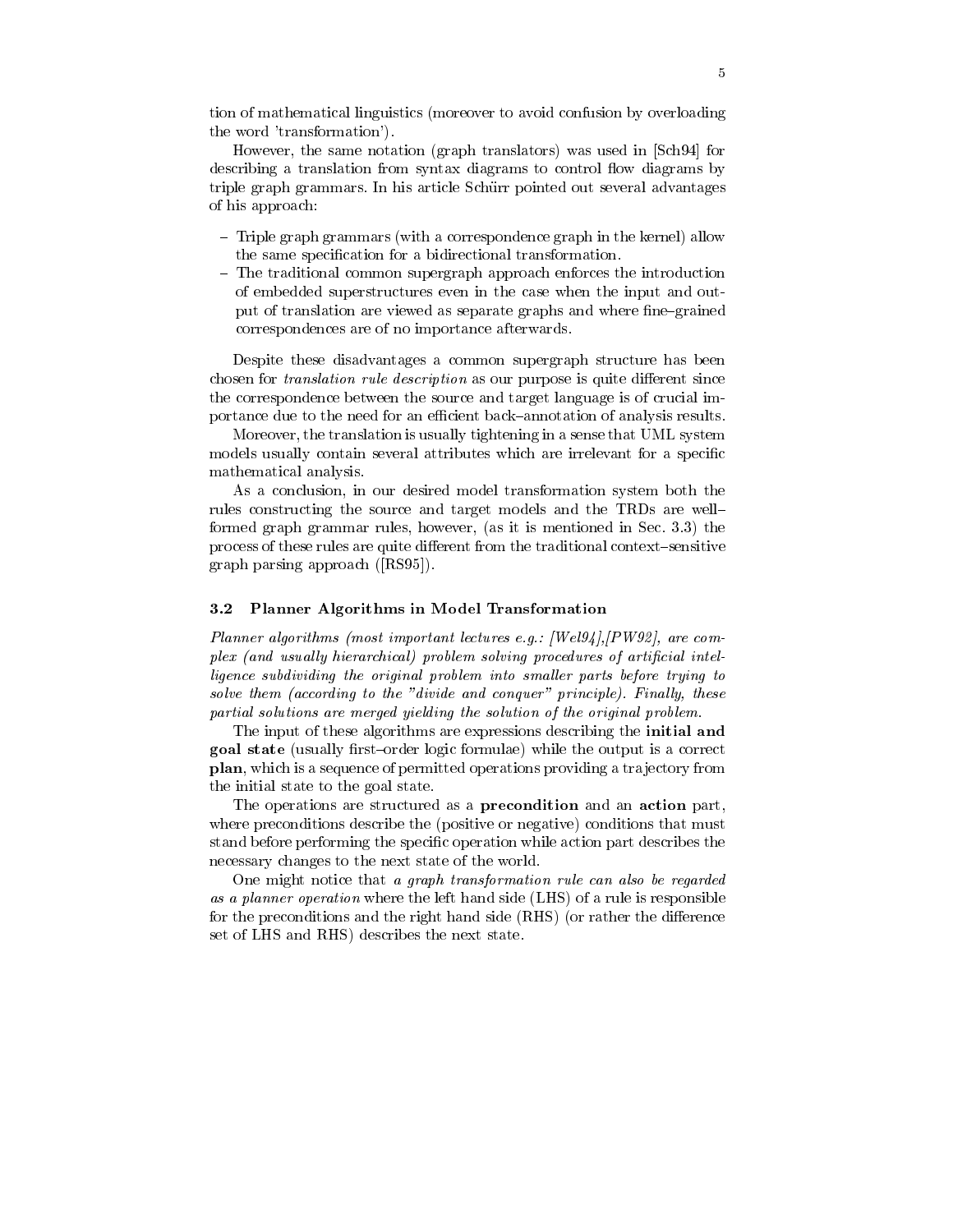When a user defines his TRD the questions of correctness and completeness arise. After having considered graph grammar rules for both the source and target model and TRDs these problems gain a novel interpretation.

- Correctness: A translation is correct if the target-like model generated by transforming a source model by translation rules (TRDs) can also be generated from scratch by the original grammar rules of the target model.
- ${\rm -}$  Completeness: A translation is complete if the TRD covers all the possible source models defined by their grammar rules.

In such an environment as HIDE a constructive proof was required, which also discloses those parts of the system where correctness and completeness do not stand therefore the traditional algebraic double pushout approach was insufficient (especially when regarding the questions of completeness).

Our novel approach uses a planner for constructively proving correctness and completeness of a given TRD for a specific source and target model. (Each grammar and translation rules are interpreted as a planner operation as described above.)

Under certain conditions correctness and completeness of a translation can be proven independently from input models by regarding only TRDs and the grammar rules of input model, which might provide TRD libraries of a proven quality on one hand and a cheaper proof generation on the other.

Moreover, since the automatic generation of transformation code requires an appropriate ordering of the application of translation rules, planner algorithms can be applied for this purpose as well, however, an explicit ordering (i.e. given by the user) of translation rules usually simplifies the occurring problems (such as termination of transformation algorithm).

In our opinion, the integration of planner algorithms and graph transformation provides an engine for proving correctness and completeness of a TRD with an easy-to-comprehend mathematical background even for those who are not particularly skilled in the traditional underlying mathematics of algebraic graph transformation. However, a formal description and proof of the integration is still needed.

### 3.3 Deductive Databases in Model Transformation

As it was previously stated in Sec. 2, grammar rules of large complexity manipulate the source and target models (which are stored in a traditional relational database) therefore intelligent and effective database search algorithms are needed.

Therefore we have implemented a deductive database (theoretical background in e.g. [Rei84]) with a so-called tightly coupled architecture where the original relational database calls are covered hence these searches are defined in higher-level query language. Prolog has been chosen for this purpose due to its poweful pattern-matching and unification methods.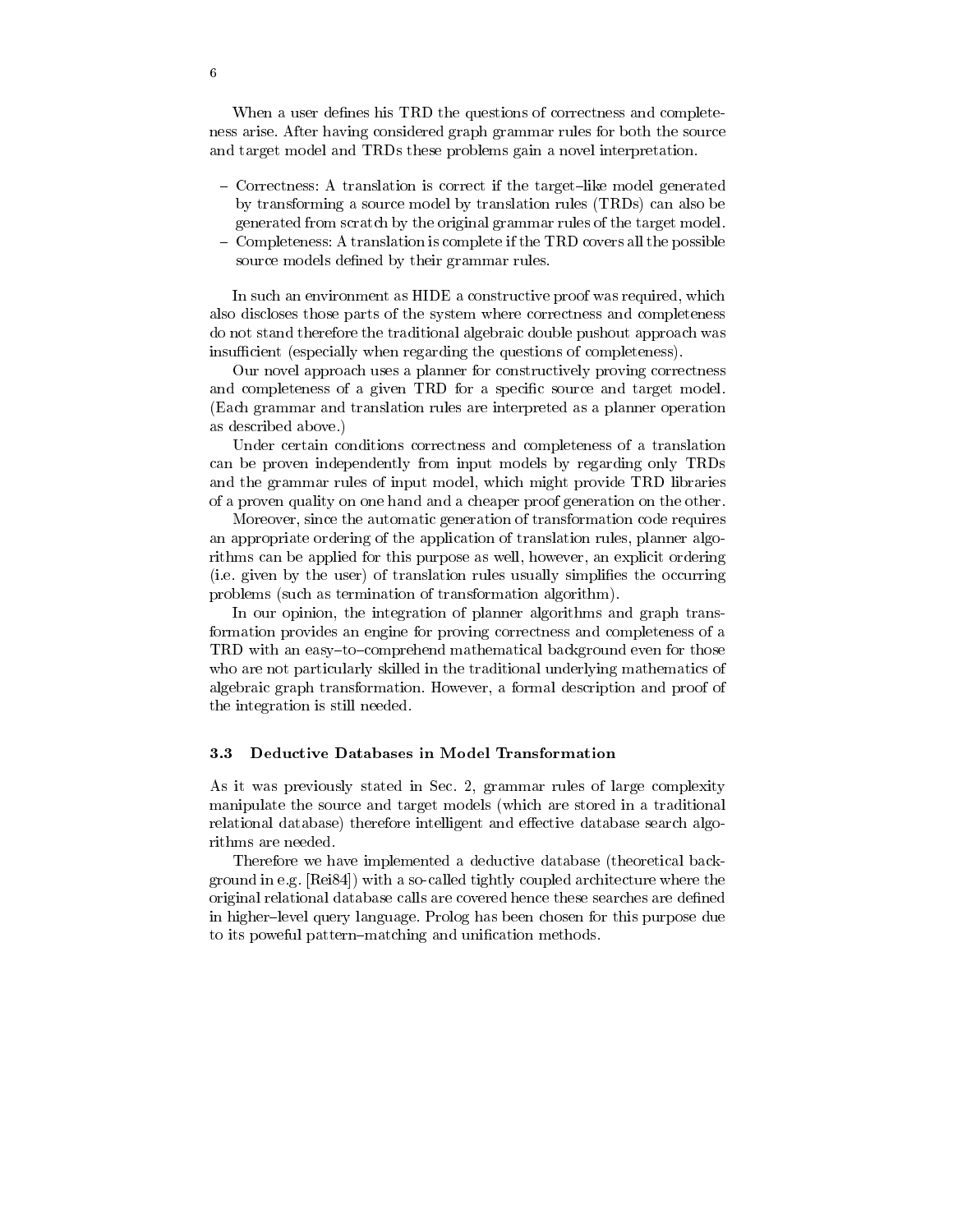Deductive databases are composed of facts (as e.g. 'parent' relation describing a pedigree) and deduced relations(as e.g. 'grandparent' relation). This kind of structuring can also be interpreted in the HIDE environment in a sense that an automatically generated transformation algorithm is a set of translation rules (as deduced relations) built upon basic model elements (as facts).

A description of a visual language usually consists of several layouts (e.g. graphical or logical as in [BT97]) where the logical layout of the (source or target) grammar rules is suitable for an automatic derivation of an adequate Entity–Relationship (ER) diagram describing the storage of a specific model.

The models and rules are stored in the same way since there is no real difference in their syntax as a pattern (a rule) is a special instance with unbound variables as attributes.

Finally, the model transformation algorithm itself is also a Prolog program performing deductive database calls and structured as planner operations (with precondition and action part) to increase legibility and verification of the code.

Summarizing our reasons for integrating visual languages and deductive databases, obviously, the implementational questions played the main role. After having transformed a model into a deductive database the pattern{ matching algorithms (within their limits) are cheaper than those sophisticated graph parser algorithms.

#### **Conclusion and Future Work**  $\overline{\mathbf{4}}$

In this current paper our research efforts towards an implementation of a general purpose transformation engine performing model transformations has been summarized. For this specific purpose we integrated the powerful techniques of visual languages, planner algorithms and deductive databases in order to obtain a provenly correct and complete and automatically generated transformation code.

As the transformation algorithms arising in our environment are usually structure-driven therefore an automatic transformation code generation (based on our integrated method) is a real opportunity.

A sample transformation has already been implemented and investigated as a benchmark of our research environment, with promising results. A source model of 2000 database objects was transformed within 15 minutes. Since the analysis of a user model by mathematical tools using our transformed model as input must handle extremely large problem spaces, therefore, according to our experiments, this model transformation does not take more than a few percentage of the total time.

The implementation of our model transformation system is still in an early phase, therefore further future work is needed at least in the following areas: